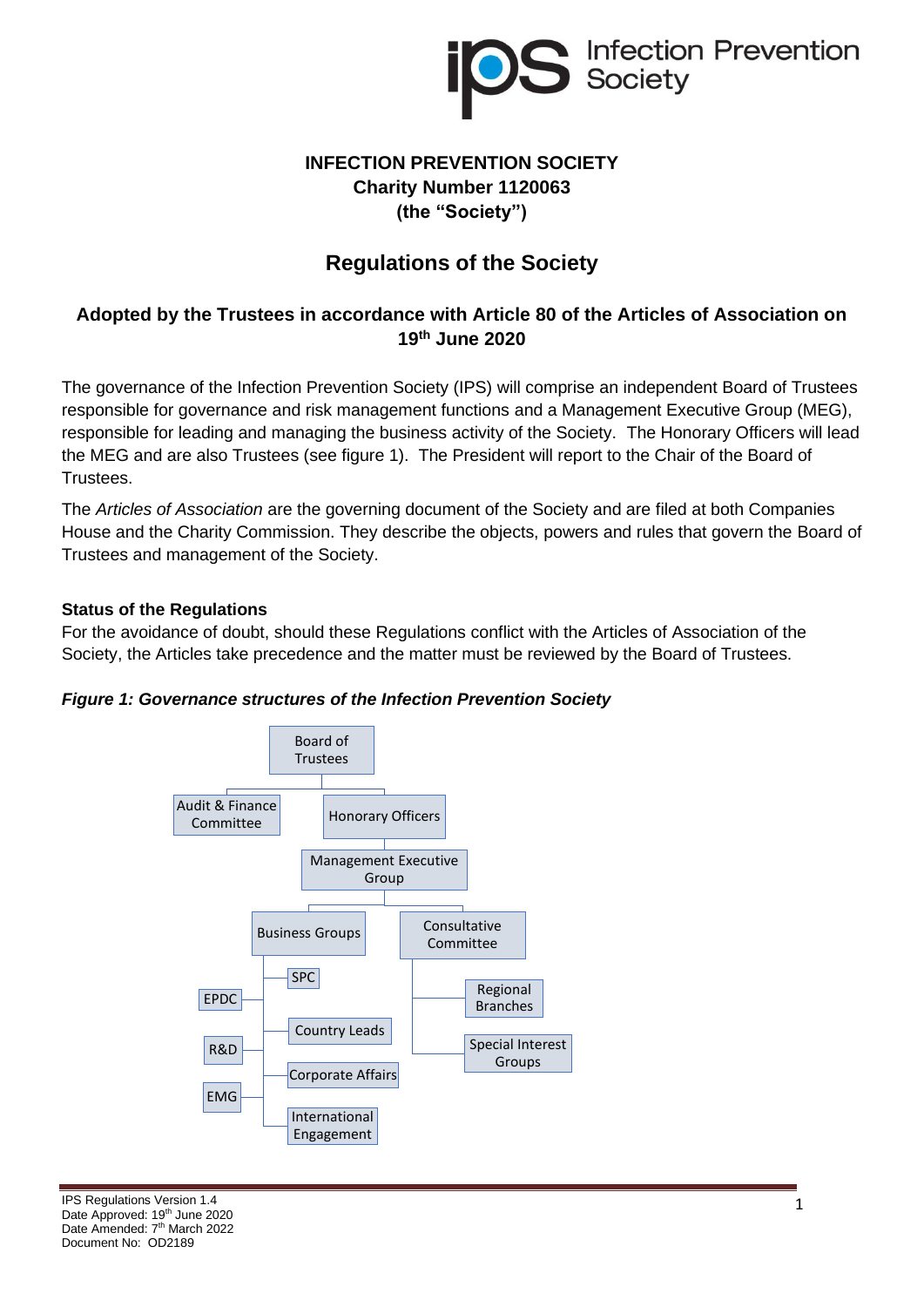# **Board of Trustees**

The Board of Trustees will develop the strategic direction of the society, monitor performance and assure compliance and accountability (see Figure 1 and Table 1). It will oversee the good governance of the Society, ensuring that decisions are taken properly and the work of the charity is effective in furthering its purposes ensuring compliance with the regulations of the Companies Act 2006 and Charities Act of 2011. All Trustees are also Company Directors of IPS. The IPS President, as lead of the Management Executive Committee, will report to the board of Trustees.

### **Figure 1: Role of the Board of Trustees**

Source: Hospice UK 2013



*Table 1: Core role of the IPS Board of Trustees*

|   | To establish, maintain and review vision, mission and values to assure charitable needs and      |
|---|--------------------------------------------------------------------------------------------------|
|   | obligations of IPS are met                                                                       |
| 2 | Develop the strategic direction of IPS and review and approve annual and strategic plans         |
| 3 | Assure systems are in place to support implementation of the overall IPS strategic plans         |
| 4 | Monitor performance of the society against key indicators in strategic plans                     |
| 5 | Assure compliance with the law and accountability to members through the adoption and            |
|   | monitoring of appropriate policies                                                               |
| 6 | Maintain fiscal oversight by approving annual financial statement, budget monitoring and risk    |
|   | identification in the best interests of the Society                                              |
|   | Assure the Board itself performs effectively, contains the people with the skills and experience |
|   | it needs and provided for the recruitment, induction and development of new trustees             |

The Board of Trustees will meet a minimum of three times a year. The appointment of trustees will be the responsibility of a Board Nominations Committee drawn from the trustees, apart from the three executive officer who will be elected by the membership. The Board of Trustees comprises:

3 independent trustees with relevant knowledge and skills, appointed for a 3-year term, renewable for a further 3 years.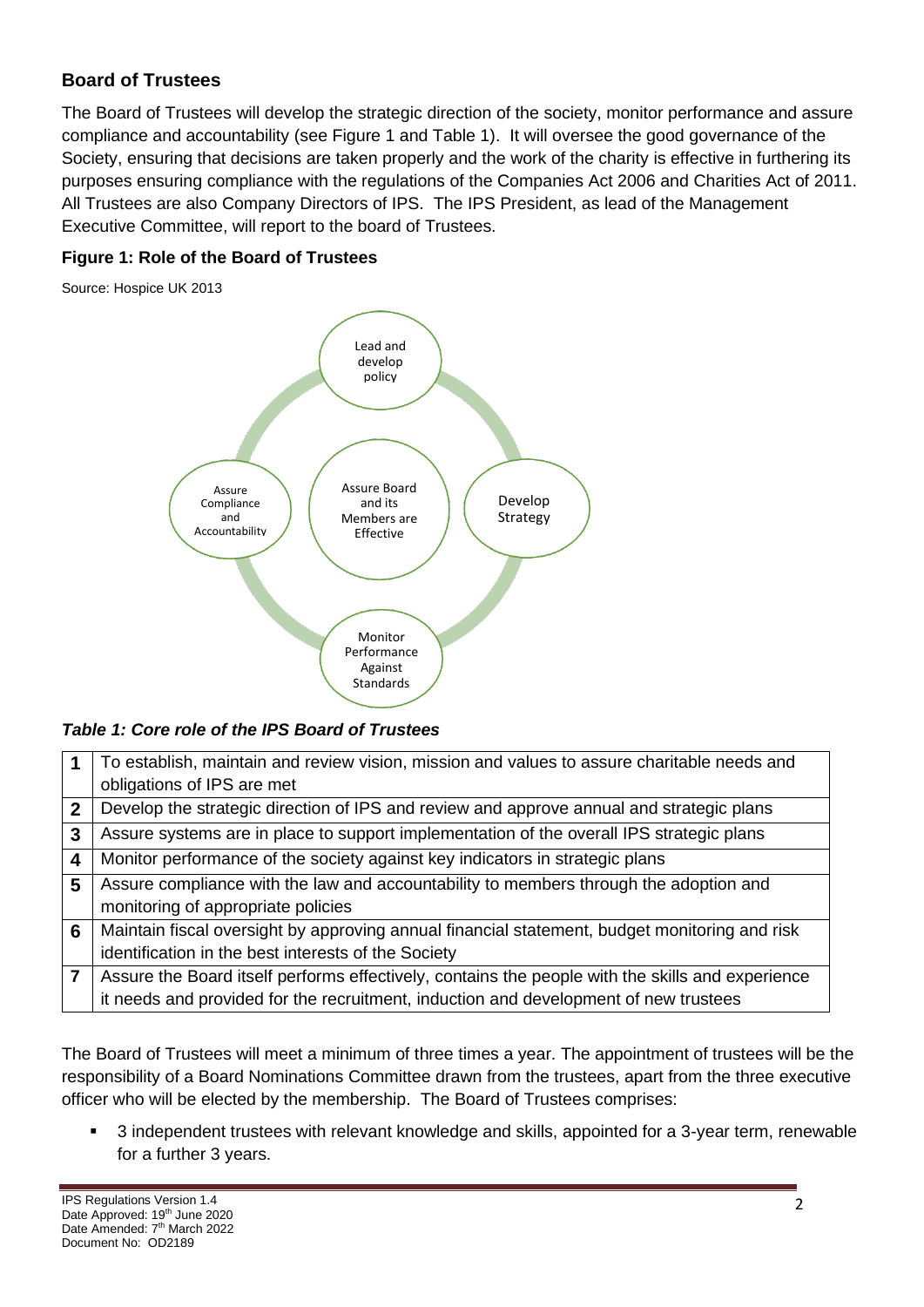- 3 trustees drawn from members of IPS who have not held Honorary Officer position in previous 3 years). These trustees will be appointed to the Board for a 3-year term.
- The Honorary Officers (Hon. President, Hon. Treasurer and Hon. Secretary) (elected by the membership for a 2-year term)

The rules and powers of the Board of Trustees are described in the Articles of Association and Terms of Reference.

Trustees are required to declare potential conflict of interests in relation to other roles they may hold in IPS where these are relevant to an issue/topic under discussion by the Board.

# **Management Executive Group (MEG)**

The MEG is responsible for leading, implementing and managing the business activity of IPS in accordance with the strategic and business plans and on behalf of the Board of Trustees. Its activities are defined in the Terms of Reference. The MEG will be accountable to the Board of Trustees through the Honorary President who will report to the Chair of the Board of Trustees.

#### **Membership of MEG**

The membership of the MEG comprises:

- Honorary President, Honorary Treasurer and Honorary Secretary, their deputies
- Business Group Leads (see Table 2)
- UK and Ireland Country Leads

The Honorary Officers and their deputies are appointed by membership vote every 2 years, the Business Group Leads are appointed by the MEG for a 2-year term, and the Country Leads are nominated by the Branches within their region for a 2-year term.

A code of conduct will be maintained which includes conflict of interests.

### **Remuneration**

Remuneration of members of the MEG (other than the Honorary Officers who are Trustees of IPS) may be considered and approved by the Board of Trustees.

Remuneration for eligible executive group members of up to £500 will be considered by a remuneration committee of the Board of Trustees but will not be automatically awarded and will be reviewed annually. The President, Hon. Treasurer and Hon. Secretary will not be part of the remuneration committee.

Honorary Officers are required to commit a substantial amount of time to perform their roles for the society and this may impinge on the time devoted to their usual employment. In recognition of this commitment, remuneration may be made to the employers of the Honorary President of up to £12000 per annum, Honorary Treasurer of up to £2000/annum and Honorary Secretary of up to £2000/annum. The Board of Trustees will consider and approve such remuneration on an annual basis and they must be satisfied that the payment provides a clear and significant advantage to the charity.

Hon. Officers and members of the MEG will have the opportunity to take up a free place at conference and will be eligible to apply for IT equipment to enable them to fulfil their role.

### **Objectives of the MEG**

The MEG is established with the following objectives:

1. To develop the operating business plan based on the strategic plan and annual budget for approval by the Board of Trustees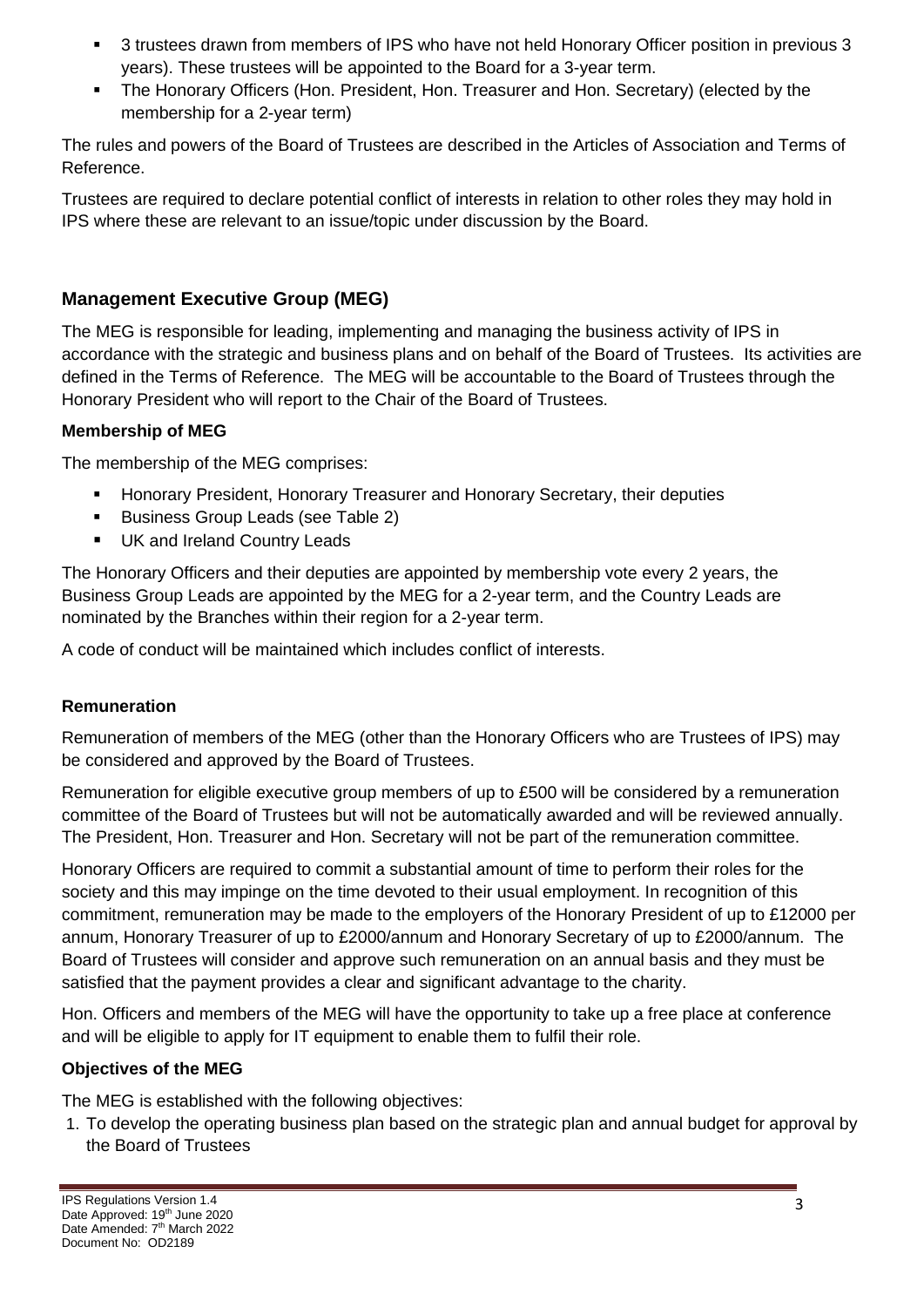- 2. To implement the vision, mission and strategic objectives of the society in accordance with the business plans and budgets
- 3. To monitor performance against the strategic plans, business plans, budgets & operational activity
- 4. To direct the efficient and effective management of IPS operations
- 5. Day to day management of governance and risk
- 6. Report to the Board of Trustees

#### **Areas of Responsibility**

The key areas of responsibility for the MEG include:

- Appointment of Business Group Leads
- Membership maintaining and reviewing categories of membership
- Oversight of annual and other conferences
- IPS website development and maintenance
- Journal of Infection Prevention oversight
- Member services e.g. Competences, Credentialing, educational resources
- Collaborative partnerships e.g. DRIPP, One Together
- Branches and SIGs review strategic and business plans
- Standard Operating Procedures
- Member communications

#### **MEG Meetings**

- The meeting schedule will be determined by the MEG but will be not less than 3 meetings per year (see Table 2).
- The MEG will be chaired by the President (or VP in their absence).
- The MEG has the ability to form sub-groups and/or task and finish groups.
- Decisions will be made by simple majority with the chair having a casting vote.
- The MEG will plan what is required to achieve the objectives in the Strategic Plans and delegate to the relevant sub-groups and/or task and finish groups.
- Reports to the MEG by Business Group leads and other members will be made using a standard report form detailing objectives, costs, timeline and risks.
- The MEG will report to the Board of Trustees through the Honorary Officers

#### *Table 2: Schedule of meetings for Management Executive Group*

| <b>Month</b>   | <b>Focus of meeting</b>                                                  |
|----------------|--------------------------------------------------------------------------|
| February/March | Business meeting & finalise activity for next financial year (MEG & CC)  |
| June           | Business meeting and strategic planning (MEG)                            |
| September      | Business meeting – strategic review (MEG & CC)                           |
| November       | Business meeting, budget and operational business plan development (MEG) |

### *Managing urgent business between Board of Trustee meetings*

Matters that arise between Board meetings, which demand urgent attention and if time permitted would have been considered by the full Board of Trustees, are dealt with in the following manner:

The President or his/her nominated deputy will in the first instance bring the issue to the attention of the Chairman of Trustees. Between them they must decide on one of the following courses of action:

- o take an instant decision and act upon it forthwith.
- o convene an extraordinary meeting with as many Trustees as possible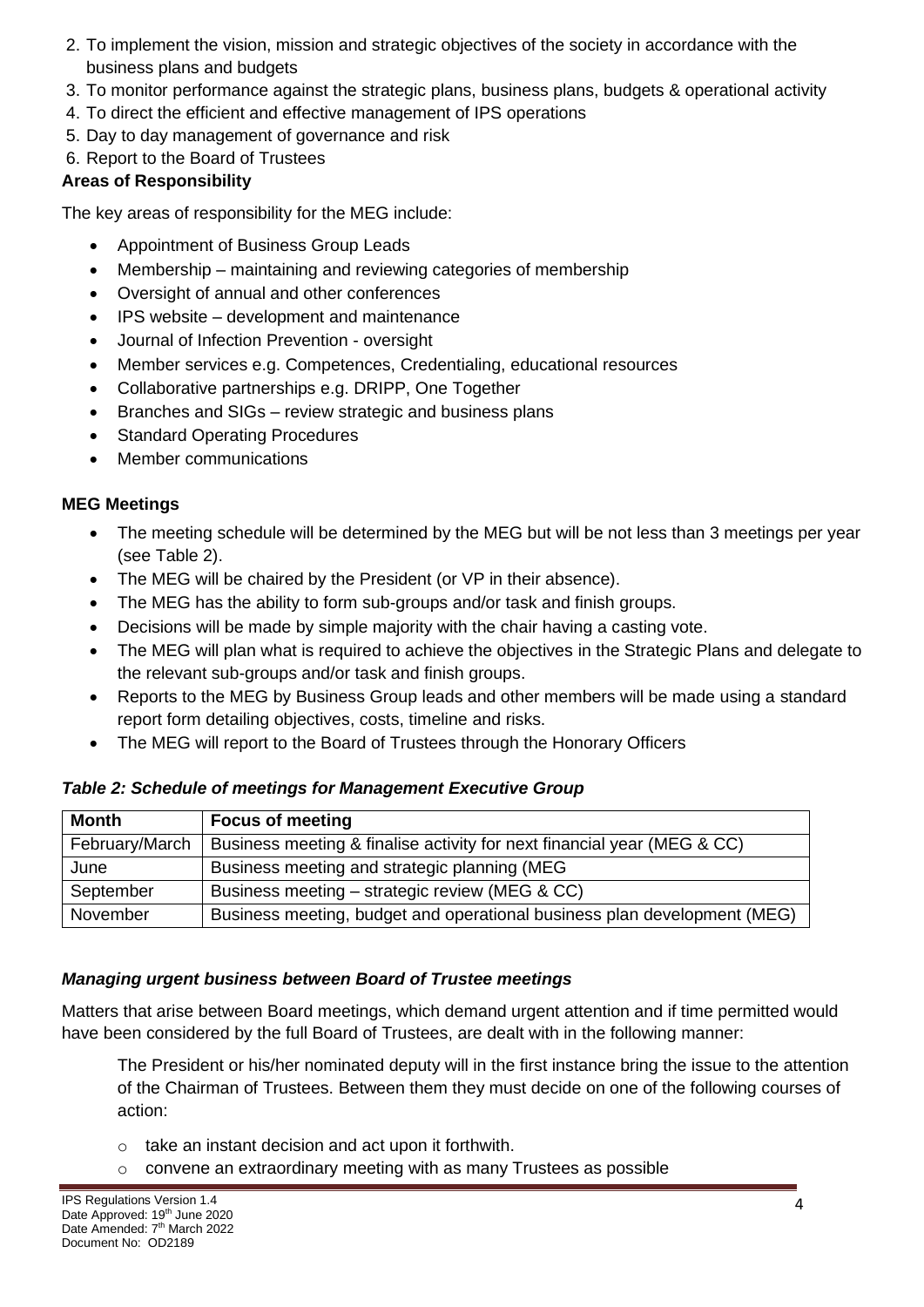- $\circ$  consult Trustees members by email or conference call, and other advisors if deemed necessary.
- $\circ$  take no action until the next Board meeting when it can be fully discussed by all Trustees.

Whichever course of action is agreed upon, a written report of the issue and all actions taken shall be presented to the next Board meeting for ratification.

# **Business Groups (Standing committees)**

These will be identified by the MEG as required to further the objectives of the Society. The current Business Groups are shown in Table 3.

Membership of the Business Groups will be in accordance with terms of reference set by the MEG and approved by the Board of Trustees.

The Lead for each Business Group will usually have served as a member of that committee, will be appointed by and attend the Management Executive Group.

**Name of Group Function** Scientific Programme Committee (SPC) Develop the scientific and educational programme for the annual IPS Conference Education & Professional Development Committee (EPDC) Develop, implement and evaluate education and professional development opportunities for members Editorial Management Group (EMG) Work with the Publisher to manage and develop the Journal of Infection Prevention Research & Development (R&D) Support and contribute to the generation and dissemination of knowledge from research in IPC Corporate Affairs Group Develop and support partnerships with our commercial members International Engagement **Committee** Engage and work with IPC practitioners and societies internationally

*Table 3: IPS Business Groups (Standing Committees)*

### **Business planning Cycle**

The business year will run from 1st April to 31<sup>st</sup> March. Business planning occurs every 12 months commencing in September (see Figure 2).

Between September and November, a strategic planning review will be undertaken by the Board informed by the MEG with the aim of a rolling 5-year view for the direction of the Society. This strategic plan will be signed off by the Board in November. The Audit & Finance Committee then sets the budget in December and seeks approval from Board.

The MEG and CC develop the operating business plan based on this strategic plan and annual budget for approval by the Board in February. This will describe the activities required to meet operational goals including key deliverables. These are then submitted to the Board of Trustees for approval.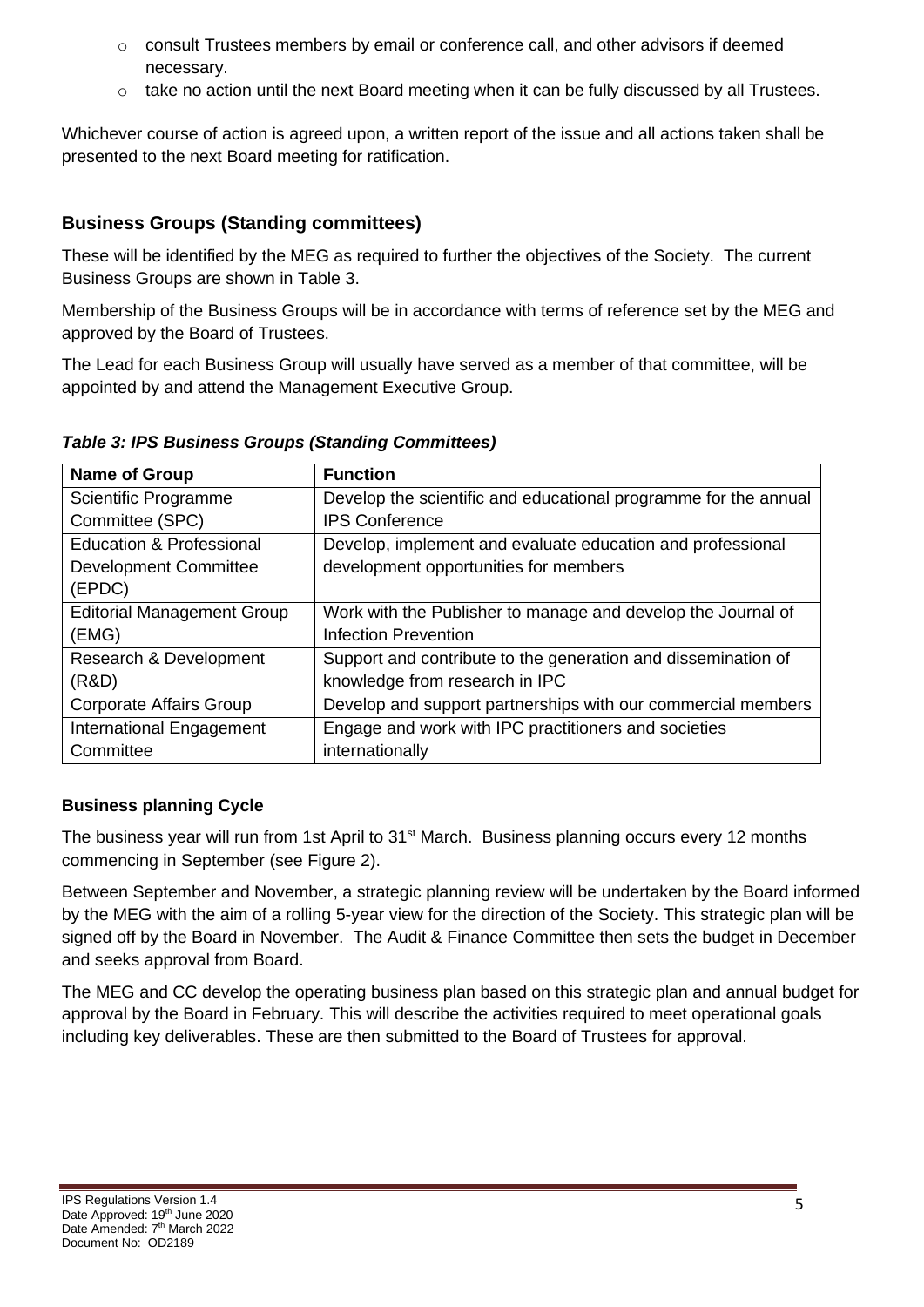#### **Figure 2: Business planning process**



Business Groups, Branches and Special Interest Groups (SIG) leads will develop their activity plans in line with the operational business plan.

Any spending outside the agreed business plan by any of the MEG, Business Groups, Branches or Special Interest Groups (SIG) must have Trustee sign off.

## **IPS Branches and Special Interest Groups**

The Society will organise Branches for furtherance of common activities of the Society and to provide a supportive local network for members.

Special Interest Groups (SIGs) are communities of purpose with an interest in advancing knowledge and learning around a specific area of infection prevention and control in addition to providing a supportive network for members (see Table 4).

Members of the Society are entitled to join whichever Branch and SIG they wish, this not being dependent on place of employment or residence.

The purpose of a Branch and SIG is to:

- facilitate Branch/SIG educational activity
- facilitate Branch/SIG membership activity
- facilitate networking among members
- report to the MEG
- ensure effective communication between the MEG, CC, Board of Trustees and members

No Branch or SIG may carry on any activity or omit to take any act required of it by the Board of Trustees that may conflict with the Objects, the Rules, or any decision made by the MEG and Board of Trustees.

The MEG shall determine the terms of reference and functions of each Branch and SIG. Each Branch and SIG shall adopt a constitution as required by the MEG.

The Branch/SIG members will elect a Management Team in accordance with such constitution. Each Branch/SIG will select members who will take on other roles as required by the Society from time to time. Role profiles and TOR will be in place for all officer roles. Such persons shall link to the relevant Business Groups in accordance with those groups' terms of reference.

The Management Team of each Branch shall comprise of three main officers and their deputies and for each SIG will comprise two officers. The Management Team officers will be elected by the members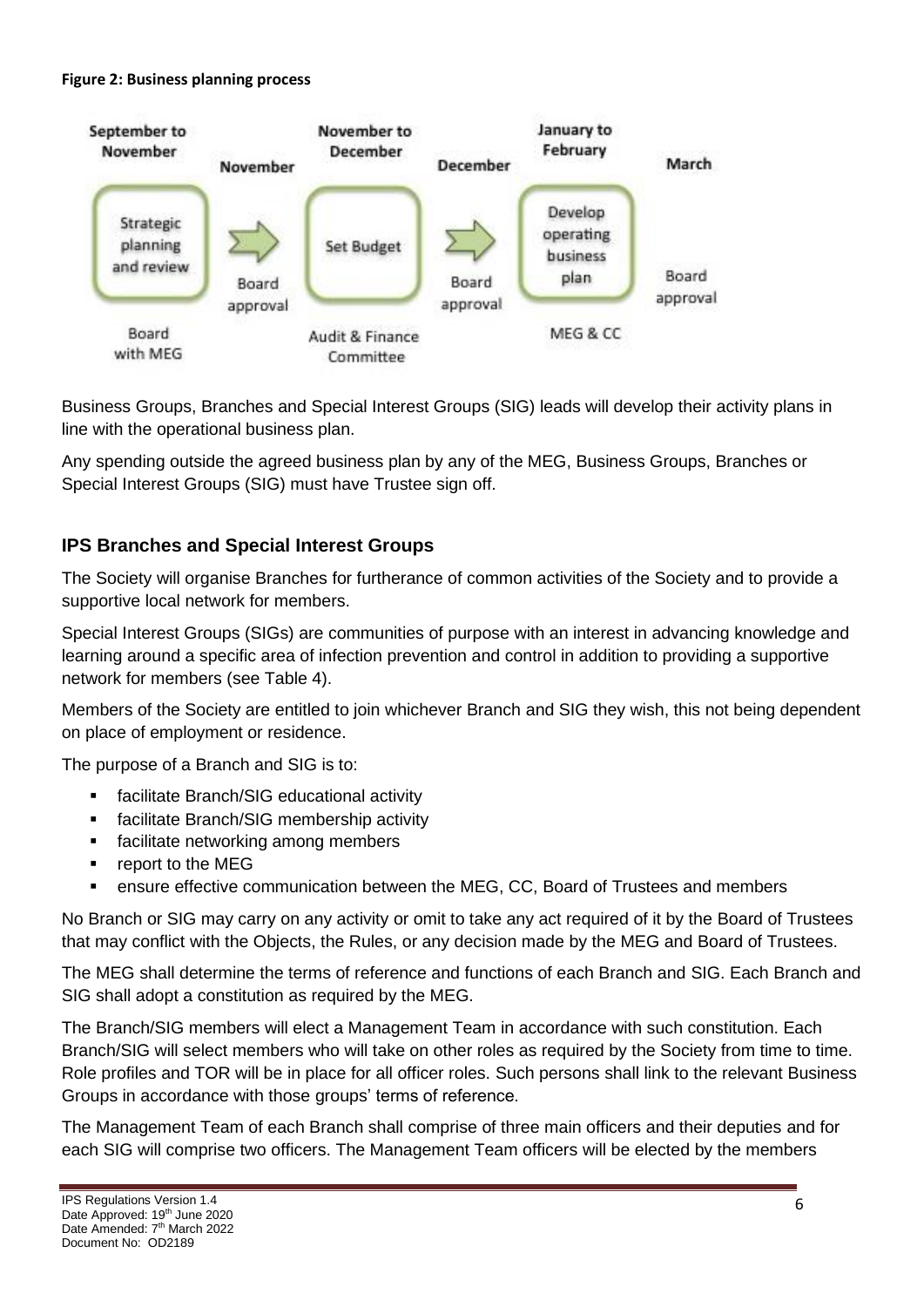registered with the Branch/SIG and serve a term of office consistent with national officers. Each Management Team will:

- act in accordance with the Articles of Association and the regulations of the society
- agree a business plan including financial forecast with the MEG and Board of Trustees and operate within the parameters of such financial forecast, in particular to maintain the day to day running of the Branch/SIG.
- fundraise for the Branch/SIG activities utilising the charity registration of the Society but all funds raised or property acquired with such funds shall belong to the Society and shall be paid into designated bank accounts immediately following receipt
- keep, and submit to the Honorary Secretary on demand, annual accounts together with such other information as the Board may require in writing
- be responsible, for the accounting of Branch/SIG funds to the Society which must be used for the benefit of the Branch/SIG.
- hold all assets acquired by the Branch/SIG on trust for the Society, and
- not secede or attempt to secede from the Society.

All acts and proceedings of Branches/SIGs shall be reported to the MEG in accordance with the required reporting requirements.

Branch officers and SIG leads may be eligible for remuneration of up to £250 per annum OR a conference place, subject to the annual budget and approval by the Board of Trustees.

### **Table 4: IPS Special Interest Groups**

- 1. Ambulance SIG
- 2. Audit and Surveillance SIG
- 3. Care Home SIG
- 4. IV SIG
- 5. Mental Health and Learning Disabilities SIG
- 6. Paediatric SIG

# **Consultative Committee**

The *Consultative Committee* comprises the leads of each IPS Branch and Special Interest Group and the Honorary Officers.

The committee will meet twice a year to discuss strategic and business plans of the Society. The Honorary President will normally chair the meeting but in his/her absence or if the Consultative Committee decides otherwise those present shall elect one of their number to take the chair.

The Consultative Committee (CC) provides a forum for members to raise and discuss issues that affect infection prevention and control and their participation in the Society and to ensure that the Honorary Officers are aware of such issues.

The Consultative Committee provide a forum for dissemination of information and reports between the MEG, Board of Trustees and CC on policies and procedures and activities. Any proposal arising from discussion at the meeting of the Consultative Committee shall be referred to the next meeting of the MEG.

# **Audit & Finance Committee (AFC)**

This group will be responsible for scrutinising and making recommendations concerning the financial management of IPS.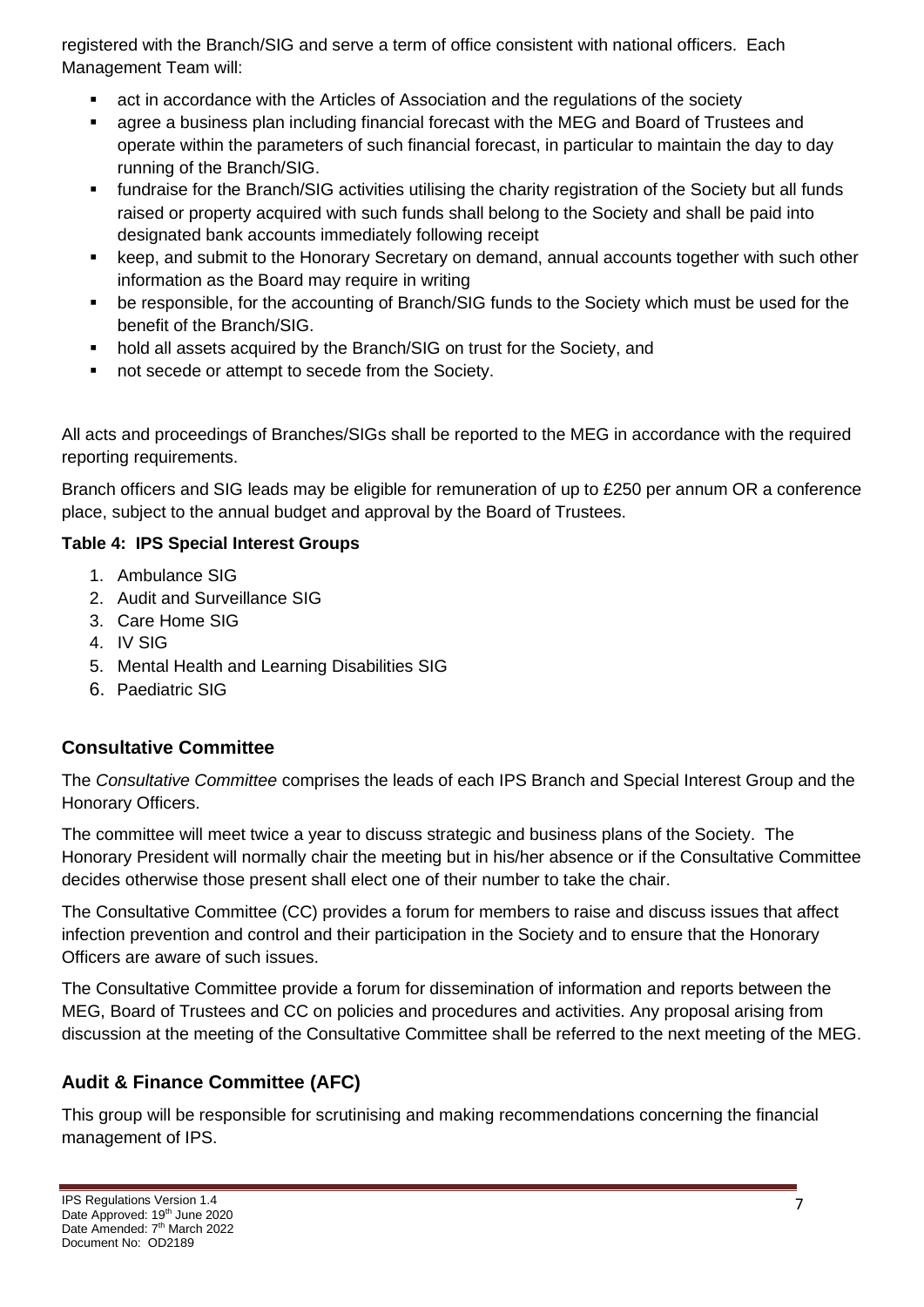The AFC will comprise two trustees, one of whom must have finance expertise, Honorary Treasurer, deputy treasurer and Scientific Programme Committee lead.

The AFC will set the annual budget, report to the Board of Trustees on risk, internal control and financial governance. It will meet as required to perform these functions.

# **IPS membership**

Changes to membership categories will be considered at the discretion of the MEG. There shall be 8 classes of membership (Table 5).

# **Patron, honorary officers and elections**

Patrons of the IPS provide mentorship to the MEG and Board of Trustees, advise on external influences and promote openness and transparency. There is no limit to the number of Patrons appointed. Patrons shall be nominated by any individual member or group of the Society and appointed upon approval by the MEG and Board of Trustees. Each patron will be appointed for a term of office as defined in the standard operating procedure for appointment of Patrons.

|  | Table 5: Classes of membership of the Infection prevention Society |
|--|--------------------------------------------------------------------|
|--|--------------------------------------------------------------------|

| Type of member                     | Open to:                                                                                                                                                                                                                                                                                   |  |  |  |
|------------------------------------|--------------------------------------------------------------------------------------------------------------------------------------------------------------------------------------------------------------------------------------------------------------------------------------------|--|--|--|
| Full                               | individuals employed in health or social care with a demonstrable interest<br>in the field of infection prevention and control                                                                                                                                                             |  |  |  |
| Associate                          | individuals who are not eligible to be Full members                                                                                                                                                                                                                                        |  |  |  |
| Honorary                           | individuals who have made a considerable contribution to the<br>advancement of the Society                                                                                                                                                                                                 |  |  |  |
| Corporate                          | commercial organisations concerned with or having an interest in infection<br>control and prevention                                                                                                                                                                                       |  |  |  |
| Institutional                      | an accredited academic institution providing health and social care<br>training; a registered voluntary aid society or charity which provides<br>aspects of health or social care; a State healthcare provider; independent<br>commercial organisations that provide health or social care |  |  |  |
| Retired                            | individuals who fulfill the criteria for Full or Associate member but have<br>retired from employment.                                                                                                                                                                                     |  |  |  |
| <b>Special Access</b>              | individuals who are resident in a resource limited country as defined by<br>the Infection Prevention Society                                                                                                                                                                               |  |  |  |
| Pre-Registration<br><b>Student</b> | Students training to become Registered practitioners                                                                                                                                                                                                                                       |  |  |  |

Only Full and Honorary members of the Society shall be eligible to serve as Honorary Officers.

# **Process for development, approval and review of ToR and SOPs**

Terms of Reference (TOR) and Standard Operating Procedures (SOPs) required will be determined by the MEG. It is the responsibility of the Hon. Secretary and Deputy Secretary to draft any new TOR and/or SOPs with input from others when required. Members of the MEG will be given the opportunity to comment on new draft SOPs and TOR ahead of being asked to sign-off approval either by Doodle Poll or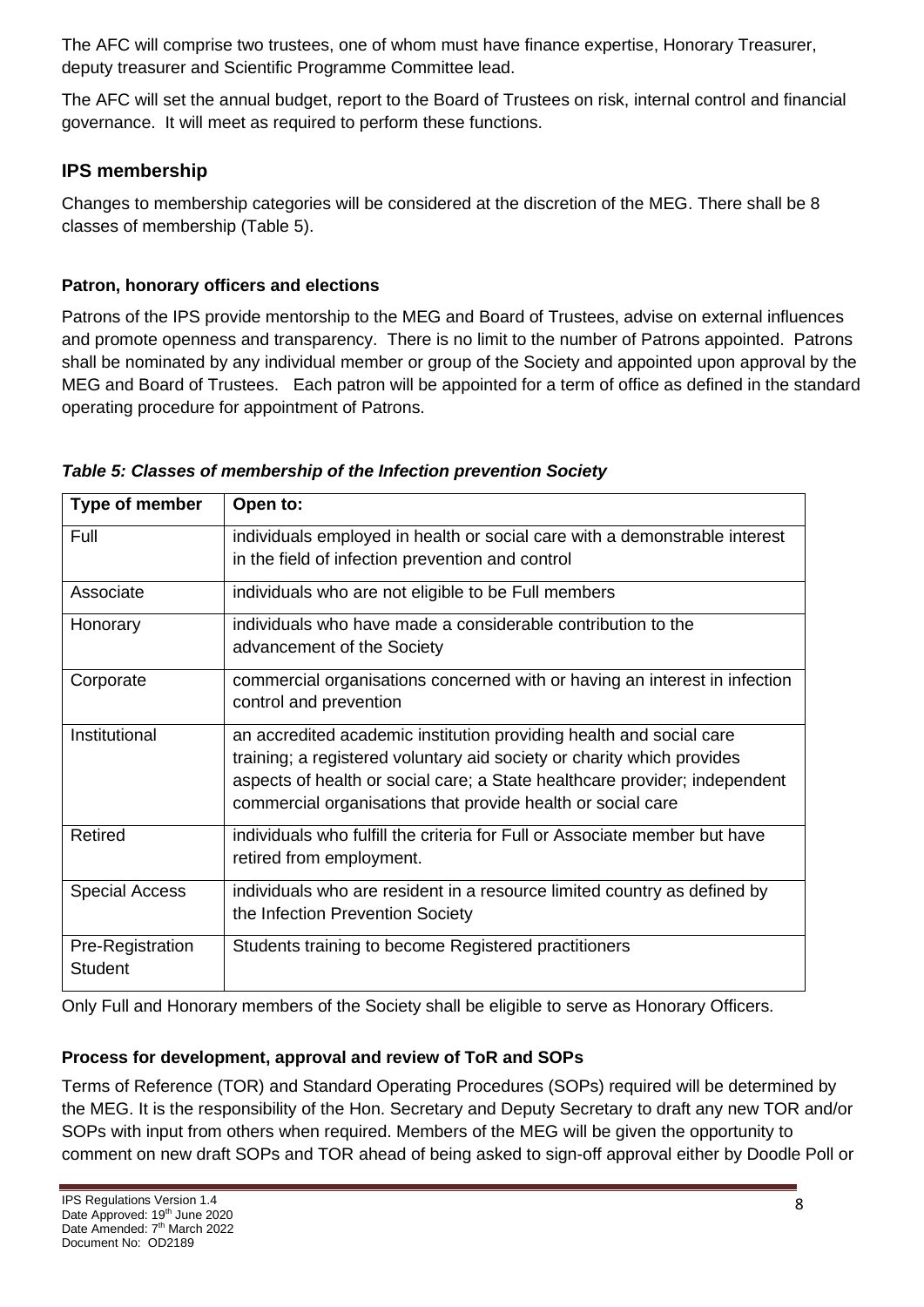as part of a MEG meeting. Where a SOP or TOR are approved by Doodle Poll, sign-off will be minuted at the next MEG meeting held.

It is the responsibility of the Hon. Secretary and Deputy Secretary to ensure each TOR and SOP are reviewed by the agreed date. The review process for the review of TOR and SOPs is the same as that for drafting a new TOR and SOP.

#### **Terms of Reference for Business Groups**

Board of Trustees – OD2186 Management Executive Group – OD2187 Audit & Finance Committee – OD2188 Corporate Affairs Group TOR – OD2154 Editorial Management Group TOR – OD266 Education & Professional Development Committee TOR – OD261 International Engagement Committee TOR – OD2164 Research & Development Committee TOR – OD298 Scientific Programme Committee TOR – OD260

### **Standard Operating Procedures**

IPS Expenses SOP – OD243 IPS Declaration of Interest SOP – OD2140 IPS Trustee Declaration SOP – OD263 Principles for Procurement Contracting Services SOP – OD2147 Use and disposal of IPS equipment SOP – OD265